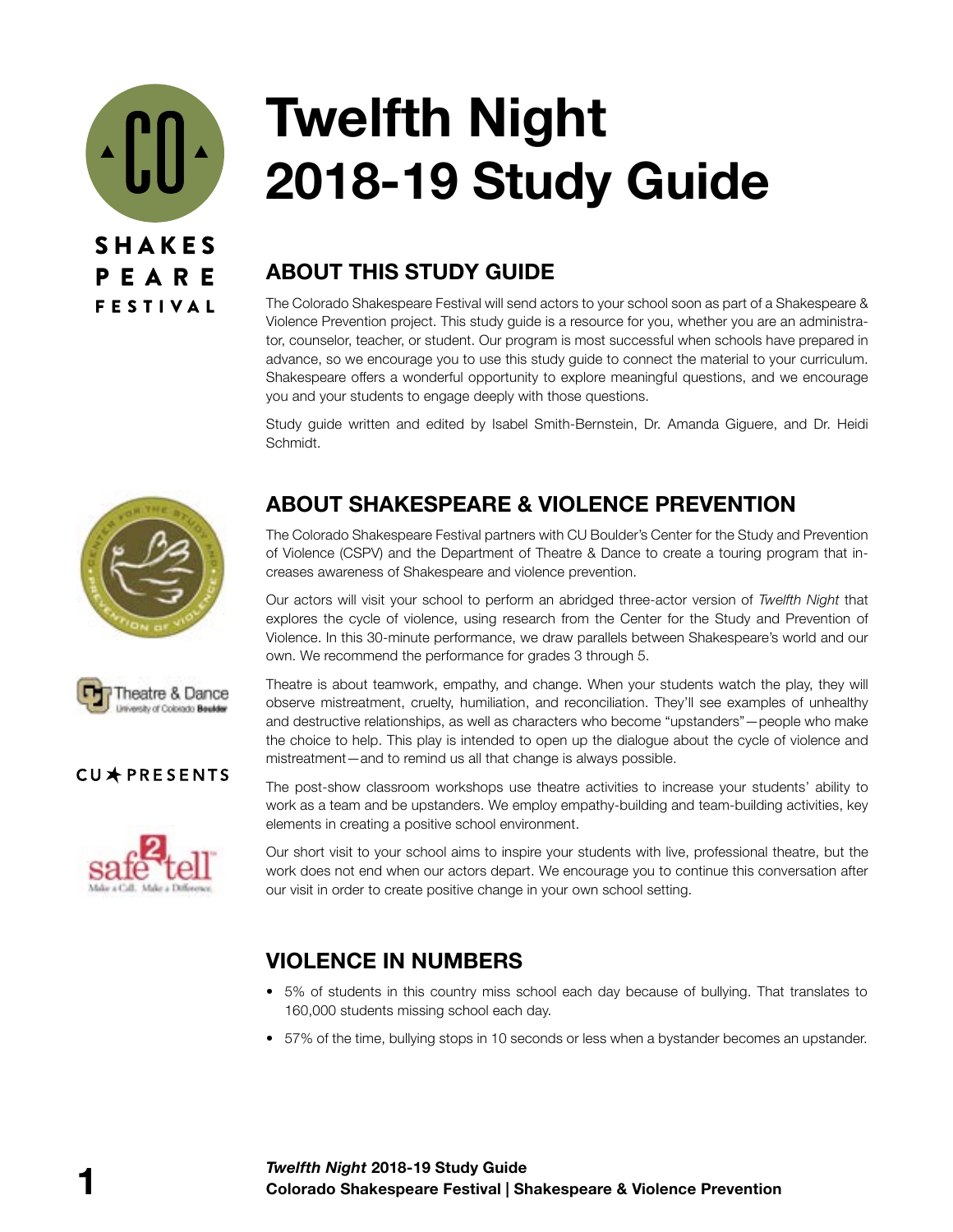

# **ABOUT TWELFTH NIGHT**

### **Why this play?**

*Twelfth Night* shows characters mistreating each other and then retaliating with more mean-spirited behavior rather than finding a resolution. Using Shakespeare's play we can deepen our empathy for people different than us and look at how these instances of bullying could have been prevented by making different choices.

#### **Three-Person Cast**

Shakespeare's version of this play has 17 characters. We combined some roles and eliminated others but we still have 8 - which are all played by ony 3 actors. The challenge becomes how we differentiate these characters--look out for different hats and costume pieces!

### **Gender-Swapping**

In Shakespeare's time, only men were allowed to perform publicly, so Shakespeare's plays feature far more more male than female characters. These restrictions don't make sense in today's world and our production features some male characters played by women and vice versa. By hiring women to play roles originally written for men, we hope to carve out new possibilities within these 400 year-old plays, and to allow the plays to reflect our own time.

### **Bilingual Shakespeare**

In this production, one character (Orsino) speaks frequently in Spanish. Whether or not you speak Spanish, how does this choice impact the way you listen to the play? We hope it encourages you to lean in and hear these words afresh. Shakespeare belongs to all of us, and we hope that when you see a Spanish-speaking character, or a woman playing a role written for a man, this helps you see Shakespeare's ability to cross boundaries and connect people of all kinds.

# Colora

**SAFE2TELL** is an anonymous tip-line for reporting bullying and other inappropriate behavior. You can use your voice to make the life of someone else better. Sometimes if YOU don't speak up for someone, no one else will. You can make a difference. When you make a call or go online to report bullying, no one will ever be able to know that you are giving the tip. No names are asked, and phone calls to Safe2Tell cannot be traced. It is completely anonymous.

#### **HOW TO REPORT:**

**(877) 542-7233 | safe2tell.org | Download the mobile app**

# **FOR MORE INFORMATION**

#### **Colorado Shakespeare Festival Education Programs**

coloradoshakes.org/education | csfedout@colorado.edu | (303) 735-1181

#### **Center for the Study and Prevention of Violence**

colorado.edu/cspv | (303) 492-1032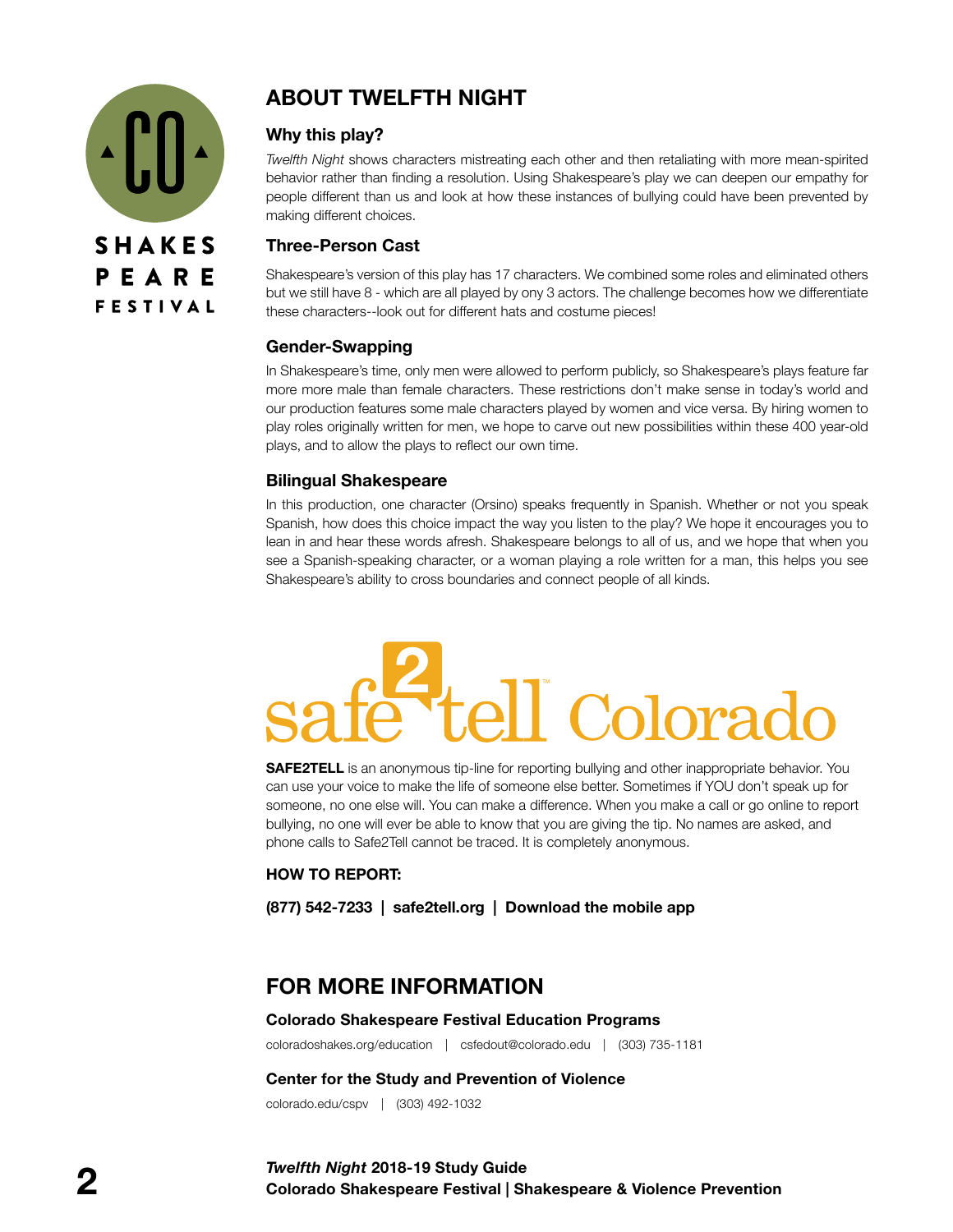

# **What Do I Do To Prepare?**

# **TEACHER CHECKLIST**

### **How do I prepare my students for the play?**

- **☐** Watch the [CSF Upstander video](https://www.youtube.com/watch?v=VhtwGqi9vdY&t=5s) with your class.
- **☐** Review Meet the Characters (pg. 4-5) and Things to Look For (pg. 6) with your students. Print these pages as handouts, or use this [Prezi](https://prezi.com/view/vCuzbcyWYewrjk8DDQ2u/) in your classroom to familiarize your students with the characters, plot, and some themes of the play.
- **☐** Use the Mini-Lesson Plan (pg. 7) and the worksheet (pg. 8) to help your students think through some of the big questions presented in *Twelfth Night* in advance of the performance.
- **☐** Discuss appropriate theatre etiquette with your students. Our performance is frequently interactive (like Shakespeare's original performances). Students are encouraged to laugh and applaud when they enjoy the show, though we ask them not to have private conversations, use cell phones, eat during the performance, or otherwise distract the performers or their fellow students. Remind them that just as they can see and hear the actors, the actors can also see and hear the audience.

# **How do I prepare for post-show workshops?**

- **☐** Be ready to participate and co-facilitate with our teaching artist. The more involved you are, the more your students learn!
- **☐** Talk with your class about the upcoming actor-led theatre workshop. Set expectations about trying new things and respecting one another.
- **☐** Push desks/chairs to the side of your classroom to create an open, movement-friendly space.
- **☐** At the end of the workshop, our teaching artist will step out of the room while you conduct an anonymous, 3-question survey with your students. Don't worry about preparing - they'll give you a card with the questions pre-printed. We just wanted to give you a heads up.

# **What should I do after the visit?**

- **☐** [Take this 5-minute survey](https://www.surveymonkey.com/r/VW9F2CW) to let us know what you thought.
- **☐** Use the Discussion Questions (pg. 7) to have a follow-up discussion with your students about the performance and the workshops.
- **☐** Look for ways to integrate the performance and workshop in your units throughout the year by tying your lesson plans back to the ideas and questions posed by the visit from the CSF actors.

# **Hyperlink Key:**

Copy and paste if you have difficulty with any of the embedded links above.

- CSF UPSTANDER VIDEO: https://www.youtube.com/watch?v=VhtwGqi9vdY&t=5s
- PREZI: https://prezi.com/view/vCuzbcyWYewrjk8DDQ2u/
- SURVEY LINK: https://www.surveymonkey.com/r/VW9F2CW

#### **3 Colorado Shakespeare Festival | Shakespeare & Violence Prevention** *Twelfth Night* **2018-19 Study Guide**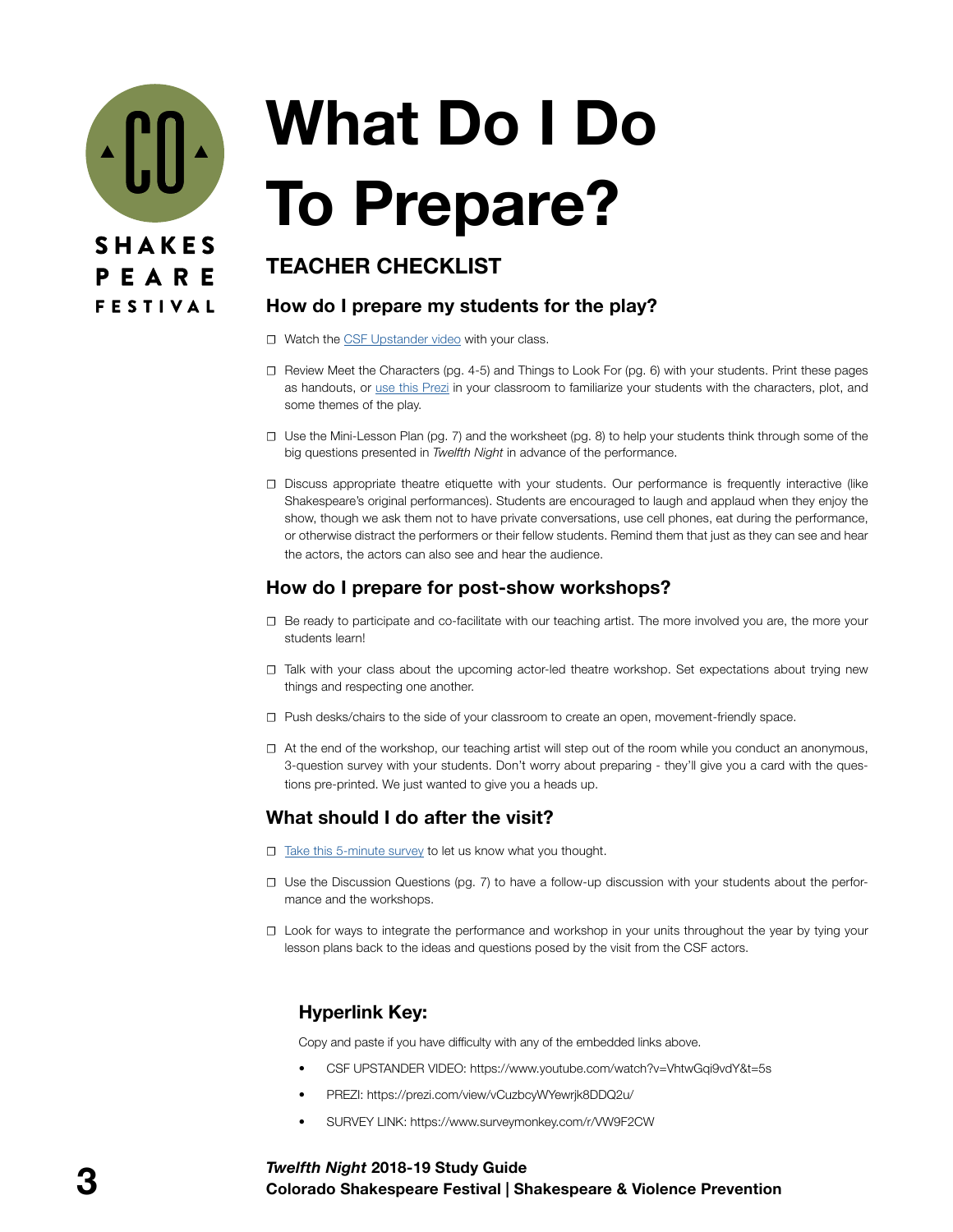

# **Meet the Characters**



**VIOLA**

A young female shipwreck survivor who believes her twin brother has drowned. Viola dresses up as a boy, adopts the name Cesario, and gets a job with Orsino.



**SEBASTIAN**

Viola's twin brother. He was rescued from the shipwreck, and eventually finds himself in Illyria, where he is mistaken for Viola's fictional persona, "Cesario."

# **SHIPWRECKED IN ILLYRIA**

Viola is shipwrecked on the unfamiliar shores of Illyria. She assumes that her twin brother, Sebastian, drowned in the wreck.



#### **DUKE ORSINO**

He thinks he is desperately in love with Olivia, but he is possibly more in love with love. He learns that true love is right under his nose.



#### **COUNTESS OLIVIA**

A countess in Illyria. She is in mourning for her brother and father, and has no interest in Orsino. However, she falls head over heels for Viola - still disguised as Cesario.

# **THE ILLYRIANS**

Illyria has drama of its own. The Duke Orsino is in love with the Countess Olivia, but she doesn't love him back. Viola/Cesario gets a job with the Duke.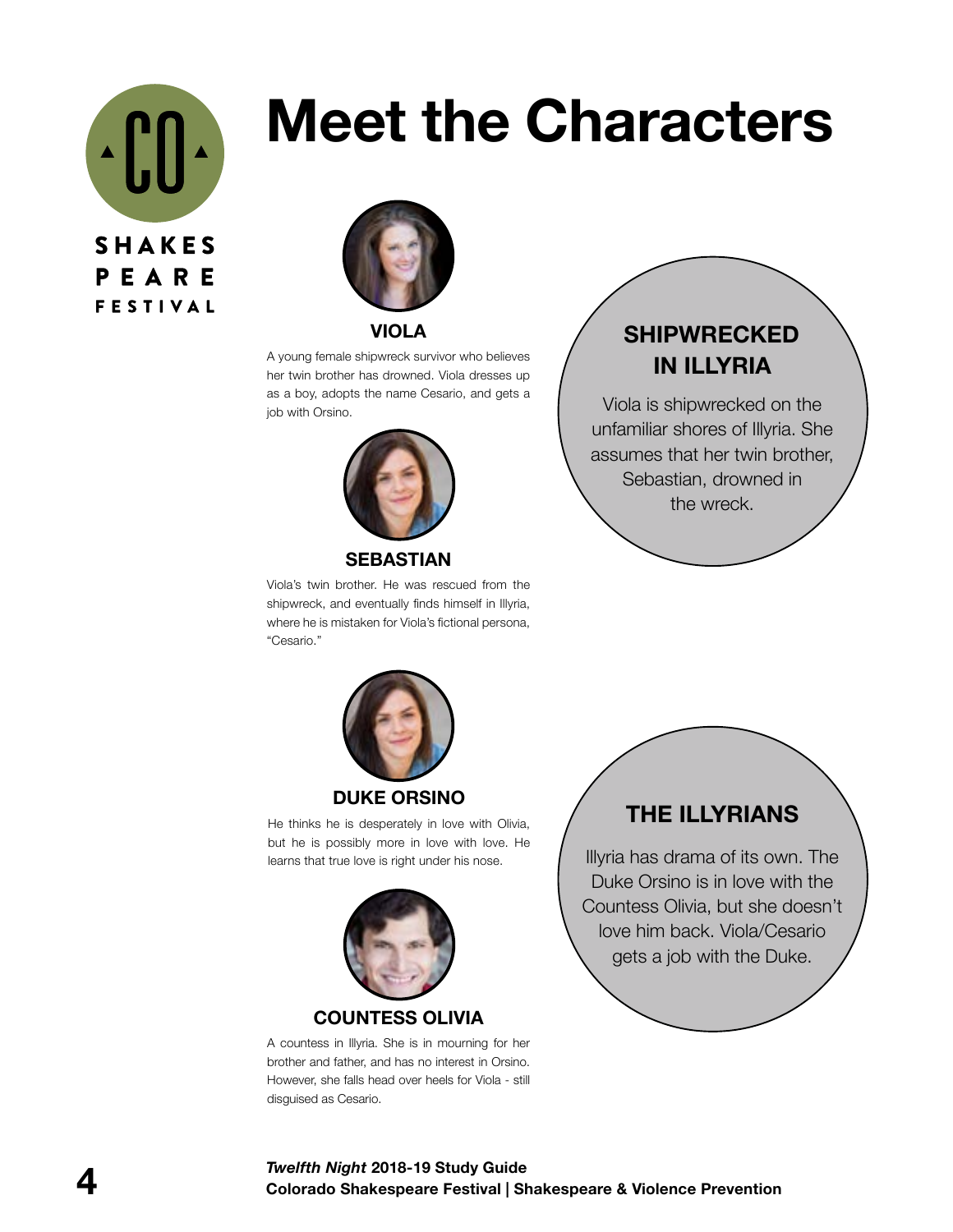

# **Meet the Characters**



**MALVOLIO**

Olivia's steward, or butler. He likes rules, and disapproves of Sir Toby and Sir Andrew. He secretly wants to marry his boss, Olivia.



### **SIR TOBY BELCH**

Olivia's uncle, who loves to dance, party, and listen to music.



#### **SIR ANDREW AGUECHEEK**

Sir Toby's foolish friend. He wants to marry Olivia, though it quickly becomes clear that she's more interested in Cesario.



**UNDERSTUDIES**

If one of our actors gets sick, an "understudy" who has rehearsed and knows the role may perform in their place, or lead your classroom workshop.

# **TRICKS**

Meanwhile at Olivia's house, her uncle Sir Toby Belch doesn't get along with her butler Malvolio, and it's becoming a problem.

Sir Toby and his friend Sir Andrew hatch a plot to trick Malvolio. They send a message to Malvolio, pretending to be Olivia. instructing him to smile a lot and to wear yellow stockings – Olivia's least favorite color!

# **GETTING OUT OF HAND**

Malvolio believes the fake message, starts acting strangely in front of Olivia, and ends up locked in a dark room.

Sir Toby and Sir Andrew realize their prank has gone too far, but don't know how to fix it.

# **RESOLUTION?**

Remember Viola's lost twin brother Sebastian? He shows up and Olivia mistakes him for Cesario (who is really Viola).

The characters sort out who is who.

Malvolio swears revenge on everyone.

#### **5 Colorado Shakespeare Festival | Shakespeare & Violence Prevention** *Twelfth Night* **2018-19 Study Guide**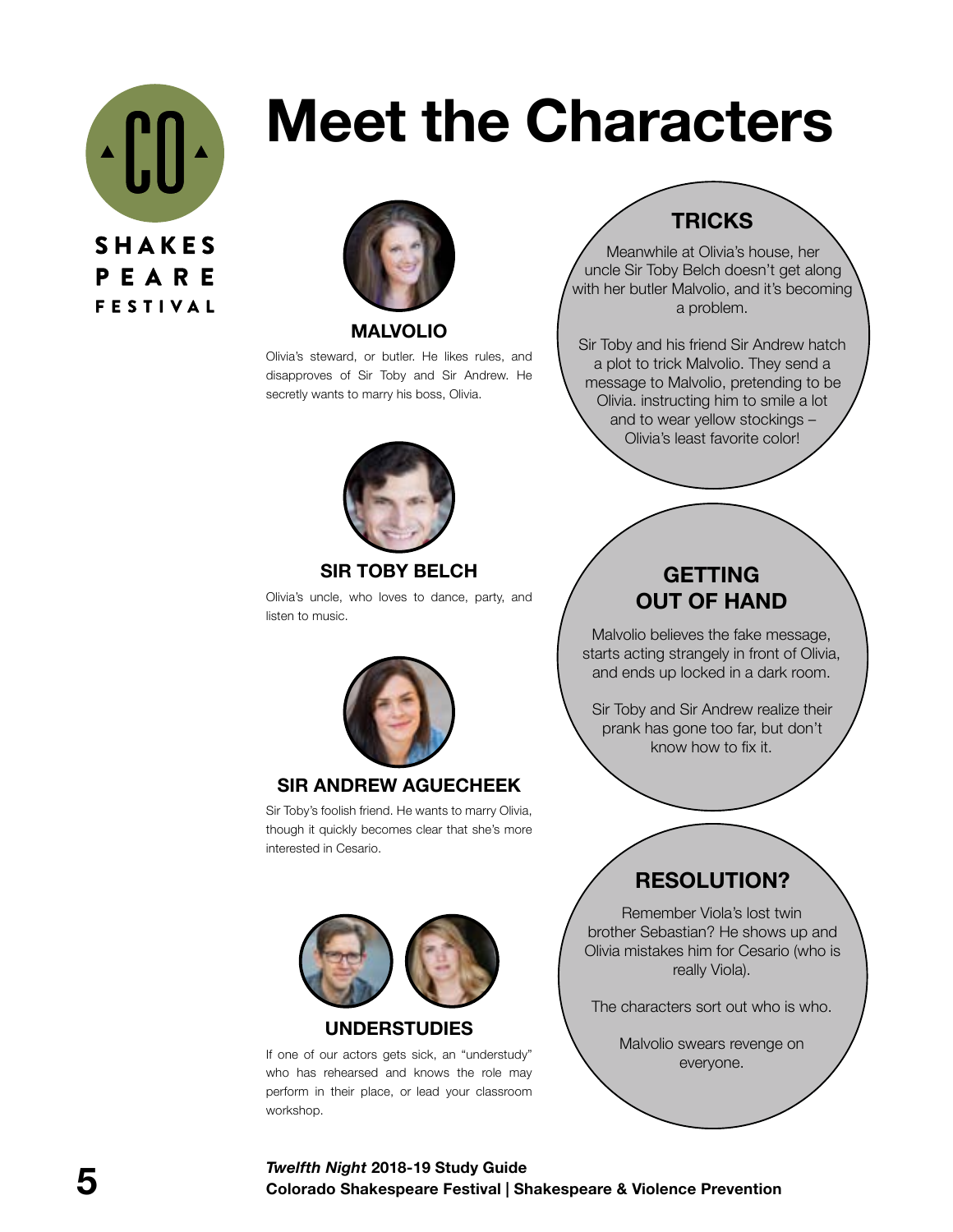# **As you watch** *Twelfth Night***, look for:**

# **A POWER IMBALANCE**

Example(s)

# **SOMEONE ASKING FOR HELP**

Example(s)

# **A PRANK THAT GOES TOO FAR**

Example(s)

# **A BYSTANDER WHO CHOOSES NOT TO HELP**

Example(s) example(s)

# **AN ACT OF KINDNESS**

Example(s) <u>example</u> (s) and the set of the set of the set of the set of the set of the set of the set of the set of the set of the set of the set of the set of the set of the set of the set of the set of the set of the se

# **What is Bullying Behavior?**

Before you see the play, review the definition of bullying:

- 1. There is an intention to harm (they MEAN to do it)
- 2. It is repeated over time (and often escalates)
- 3. There is a power imbalance (when one person has more power than another)

As a class, discuss what this means. How is bullying different from other kinds of conflicts? Could some bullying be prevented if we put ourselves in the shoes of others? What do you do when you see bullying behavior?

#### **6 Coloration** Colorado Shakespeare Festival | Shakespeare & Violence Prevention *Twelfth Night* **2018-19 Study Guide**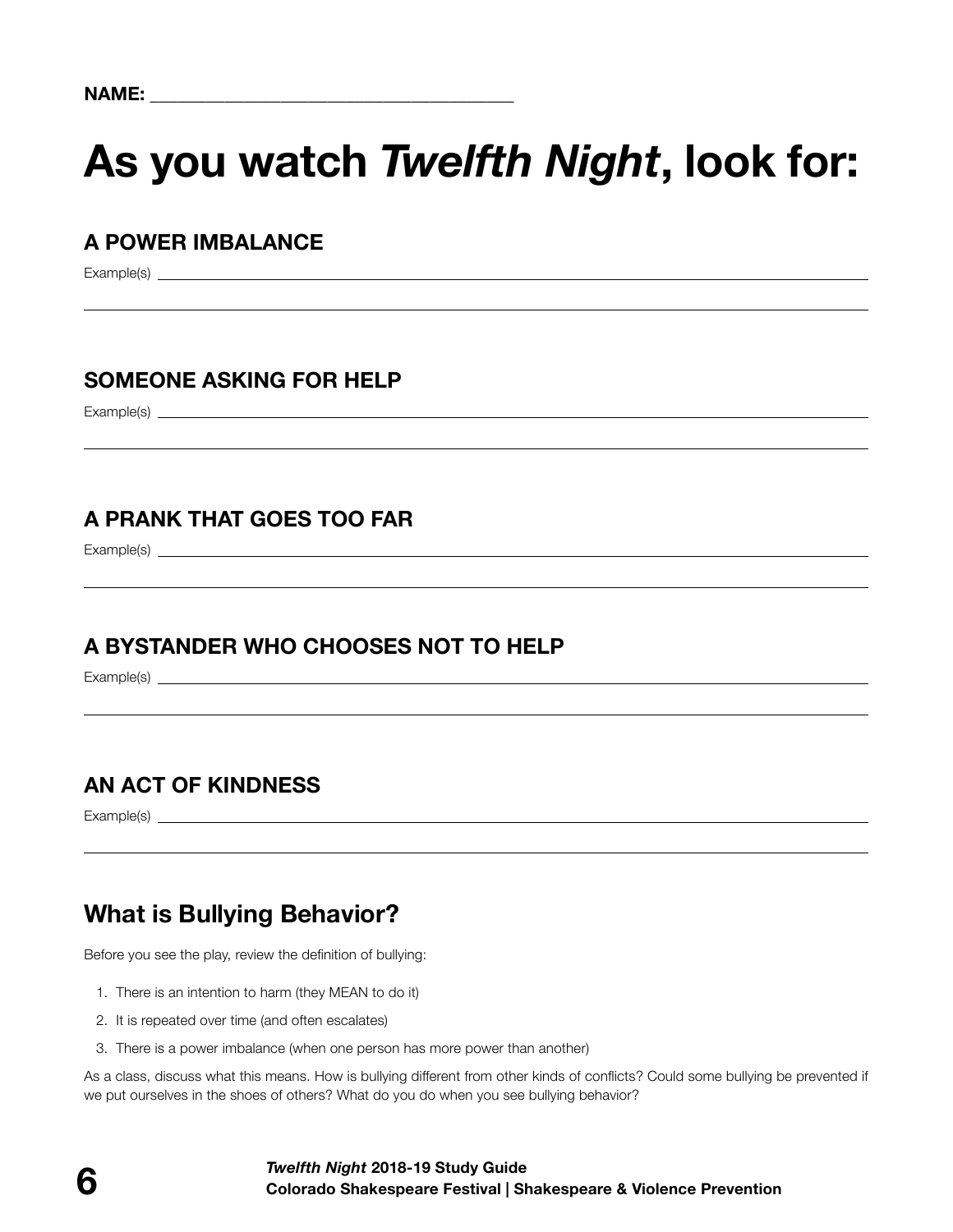

# **Mini-Lesson Plan**

**INSTRUCTIONS FOR TEACHERS**

# **Before the Performance**

**Rationale**: This mini-lesson will introduce students to the plot of the Colorado Shakespeare Festival's touring production of *Twelfth Night*, some key ideas of this production, and prepare them to take part in a Shakespeare & Violence Prevention workshop with one of CSF's actors after the show.

**Objective:** Students will be able to articulate thoughts and feelings of two very different characters in *Twelfth Night* by practicing empathy and imagining character responses to multiple scenarios from the play.

#### **Standards Specifically Addressed**:

CCSS.ELA-LITERACY.W.3.3.B: Use dialogue and descriptions of actions, thoughts, and feelings to develop experiences and events or show the response of characters to situations.

CCSS.ELA-LITERACY.W.4.3.B: Use dialogue and description to develop experiences and events or show the responses of characters to situations.

CCSS.ELA-LITERACY.RL.5.3: Compare and contrast two or more charcters, settings, or events in a story or drama, drawing on specific details in the text (e.g., how characters interact).

**Introduction**: Use any relevant information from the Study Guide or [this Prezi t](https://prezi.com/view/vCuzbcyWYewrjk8DDQ2u/)o introduce characters, important plot points, and themes of *Twelfth Night* to your students.

**Anticipation Guide**: Hand out and explain the graphic organizer (pg. 8), which asks students to imagine the perspective of different characters in the play and share how the characters might feel in specific situations. Be available to assist students as they complete the graphic organizer. After the students have completed their work, allow them to share their answers in pairs or create a class brainstorming session on empathy.

# **After the Performance: Discussion Questions**

- Why do you think actors are still performing the plays of Shakespeare? What do the stories have to teach us today?
- In Shakespeare's original play, all of the actors were male and they all spoke English. How do you think that gender-swapping some roles and making one role bilingual changes or enhances *Twelfth Night*?
- What is empathy? Why is it important? Was there ever a time when you "stepped into someone else's shoes"? What did it teach you?
- Actors use teamwork to trust one another when they are onstage. How is teamwork useful in school?
- How do the characters change from the beginning of the play to the end? What causes these changes?
- Malvolio's final line in the play is "I'll be revenged on the whole pack of you." When the other characters say they will "pursue him, and entreat him to a peace," what do you think that conversation looks like? What would **you** say to Malvolio to "entreat him to a peace"?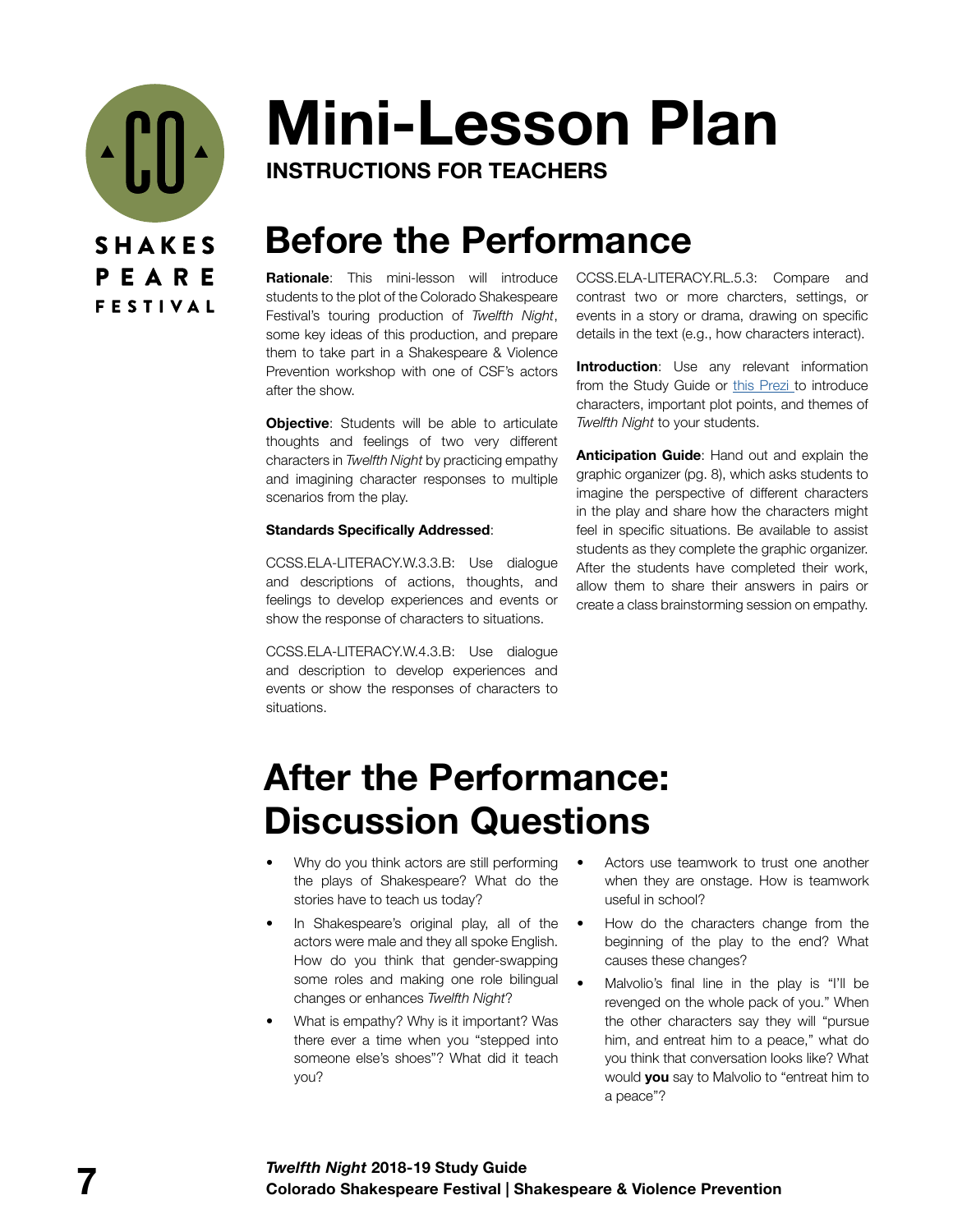### **NAME: \_\_\_\_\_\_\_\_\_\_\_\_\_\_\_\_\_\_\_\_\_\_\_\_\_\_\_\_\_\_\_\_\_\_\_\_\_\_\_**

# **Before you see** *Twelfth Night*

*Actors from the Colorado Shakespeare Festival will be putting on a play for you called Twelfth Night. In the play, two characters named Malvolio and Sir Toby don't get along, partly because they are very different from one another. Malvolio is an overachiever who likes rules and order, while Sir Toby likes loud music, dancing, and partying late at night.*

1. Draw a picture of what you think each character might look like based on these descriptions.

| <b>SIR TOBY</b> | <b>MALVOLIO</b> |  |
|-----------------|-----------------|--|
|                 |                 |  |
|                 |                 |  |
|                 |                 |  |
|                 |                 |  |
|                 |                 |  |
|                 |                 |  |

*Sir Toby and his friend, Sir Andrew, send a fake message to Malvolio, pretending to be Malvolio's boss, Olivia. The message tells Malvolio that Olivia likes him, and he should wear yellow stockings if he likes her back. Sir Toby knows that yellow is Olivia's least favorite color - but Malvolio doesn't.*

2a. How do you think **Sir Toby** feels when he sees Malvolio find, read, and believe the fake message?

2b. How do you think **Malvolio** feels when he finds and reads the message he believes is from Olivia?

*Malvolio believes the fake message and starts acting strangely around Olivia. Olivia is confused and worried about Malvolio and asks Sir Toby to keep an eye on him. Sir Toby escalates the prank by locking Malvolio alone in a dark room.*

 $\overline{a}$  $\overline{a}$ 

 $\overline{a}$  $\overline{a}$ 

 $\overline{a}$  $\overline{a}$ 

3a. How do you think **Sir Toby** feels when he sees Malvolio locked up as a result of his (Toby's) actions? 3b. How do you think **Malvolio** feels when he is locked up for following the message's instructions?

*At the end of the play, Sir Toby's trick is revealed and Malvolio is released.*

4a. How do you think **Sir Toby** feels once Malvolio is free and everyone knows what he's done?

4b. How do you think **Malvolio** feels once he is free and learns the whole thing was a trick?

 $\overline{a}$  $\overline{a}$ 

 $\overline{a}$  $\overline{a}$ 

 $\overline{a}$  $\overline{a}$